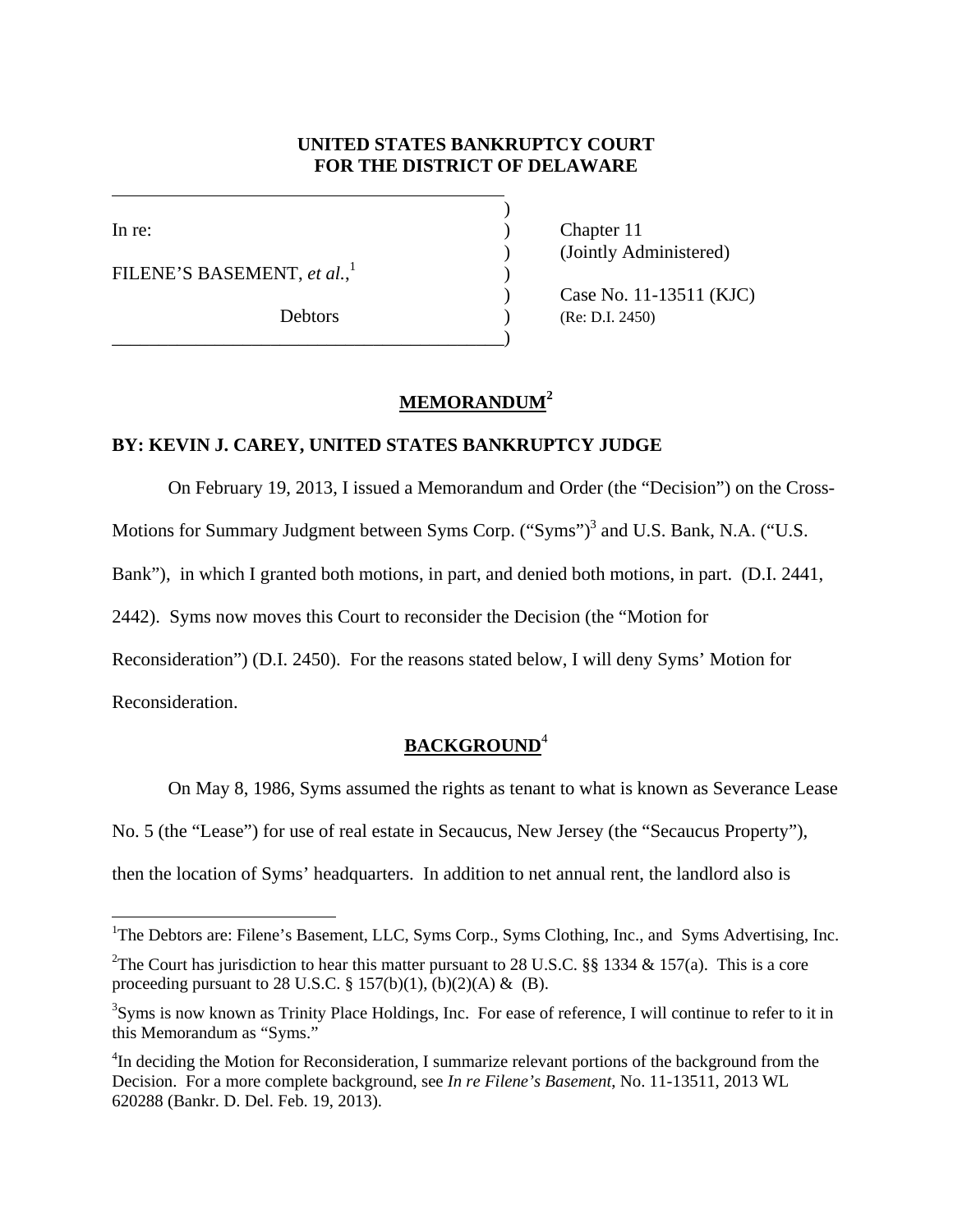entitled to percentage rent equal to 15 percent of the tenant's "Annual Net Cash Flow" (the "Percentage Rent"). Annual Net Cash Flow is defined in the Lease as "any net excess refinancing proceeds received during any calendar year from any permanent mortgage refinancing of all or any part of the Demised Land and/or any building thereon." Lease Article  $2.4(b)(2)$ . The term "net excess refinancing proceeds" is defined as:

> the amount by which the principal amount of any refinanced permanent mortgage covering a building on the Demised Land exceeds the unpaid principal balance of any existing mortgage covering such building, minus all costs and expenses incurred in connection with any such refinancing . . . .

*Id.* The Percentage Rent for each year comes due on February 28 of the following year. Lease Article 2.4(d).

 Syms was also the borrower under a \$75 million revolving credit facility with Bank of America N.A. ("Bank of America") pursuant to a Credit Agreement dated as of August 27, 2009 (the "Credit Agreement"). On March 8, 2011, Syms entered into the second of three amendments to the Credit Agreement with Bank of America (the "Second Amendment"). The Second Amendment provided for an approximately \$10 million loan to act as working capital for Syms while it was finalizing the sale of a property located in Rockville, Maryland (the "\$10 Million Loan"). According to the terms of the Second Amendment, the \$10 Million Loan was to mature at the earlier of "(i) April 30, 2011, (ii) the consummation of any refinancing of the Secaucus Property . . . , or (iii) the consummation of any sale-leaseback or other disposition of the Rockville property permitted under the Second Amendment."

Bank of America required additional collateral for the \$10 Million Loan, and Syms granted Bank of America a leasehold mortgage in the Lease on the Secaucus Property (the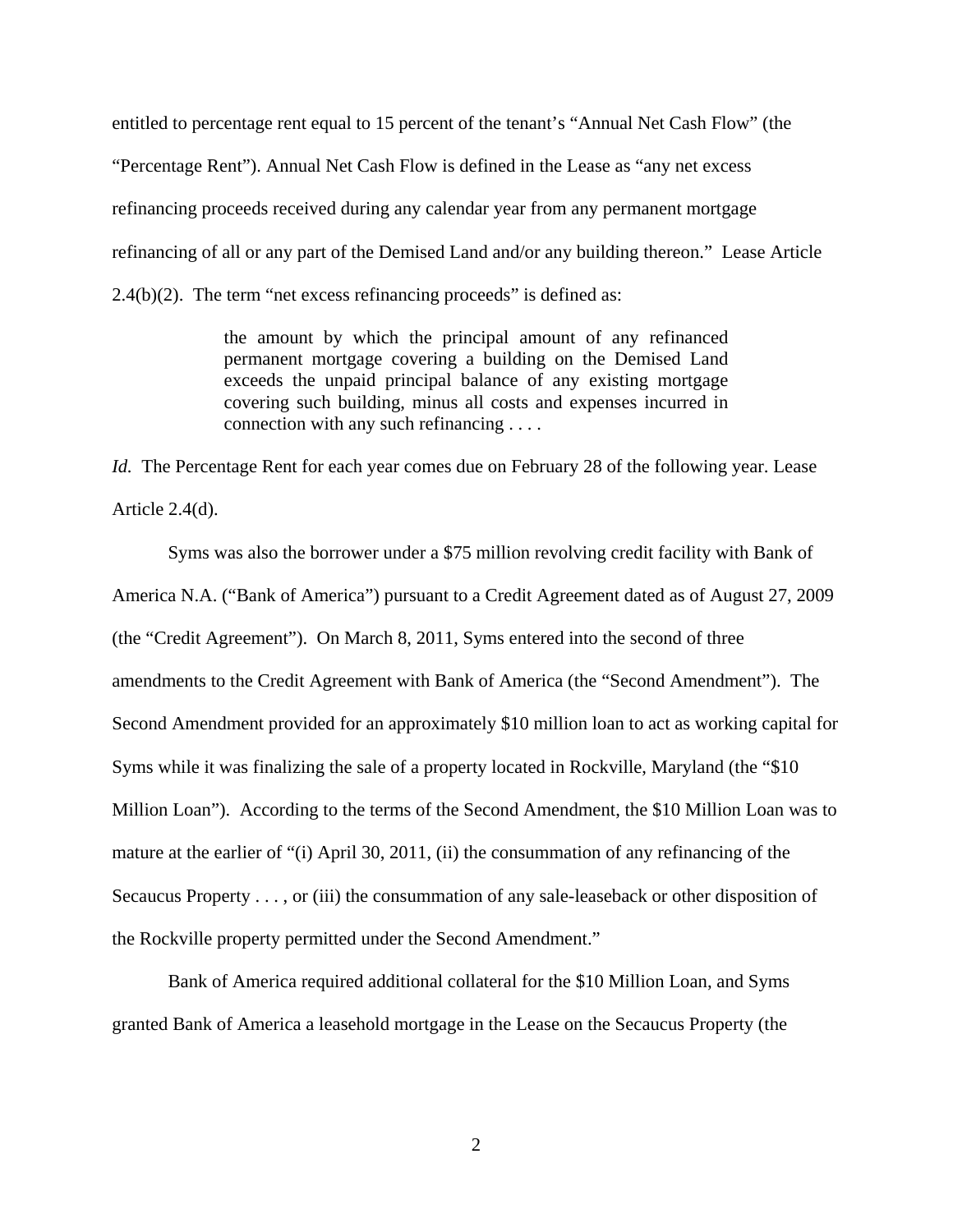"Mortgage").<sup>5</sup> Maximum liability on the Mortgage was capped at \$23.4 million. The sale of the Rockville property closed on May 13, 2011, and the \$10 Million Loan was repaid almost immediately thereafter.

 Syms filed its chapter 11 bankruptcy petition on November 2, 2011. On February 29, 2012, the day after the Percentage Rent was due, U.S. Bank filed a proof of claim asserting an administrative claim for approximately \$3.5 million, or 15% of the maximum liability under the Mortgage. When Syms moved to assume the Lease, U.S. Bank objected, based upon Syms' failure to pay the Percentage Rent, as well as unpaid additional rent and attorneys' fees. Syms and U.S. Bank agreed to create a reserve in an agreed amount for U.S. Banks' disputed claim to allow Syms to proceed with its plan of reorganization, which was confirmed by this Court on August 30, 2012.

On September 14, 2012, Syms moved for summary judgment on its motion to assume the unexpired lease for the Secaucus Property. 6 U.S. Bank filed a cross-motion for summary judgment, claiming that Syms owes Percentage Rent under the Lease equal to 15 percent of the \$23.4 Million Mortgage. The parties dispute whether the Mortgage is a "permanent mortgage" within the meaning of Lease Article 2.4(b)(2). The consequence of this definitional entanglement, simply stated, is that if the Mortgage is a "permanent mortgage" within the meaning of the Lease, Syms' borrowing entitles U.S. Bank to a Percentage Rent payment. If not a "permanent mortgage," then any borrowings are insulated from the reach of the Percentage Rent clause in the Lease.

<sup>&</sup>lt;sup>5</sup> The tenant is permitted to encumber its leasehold interest pursuant to Lease Article 20.1.

 $6$  Syms' Motion Pursuant to 11 U.S.C.  $\S$  $105(a)$  and 365(a) and Fed.R.Bankr.P. 6006 and 9014 Authorizing Syms Corp. to Assume Unexpired Lease of Non-Residential Real Property for Property Located at One Syms Way, Secaucus, New Jersey (the "Motion to Assume Lease") is docket item no. 1247. Syms' Motion for Summary Judgment on the Motion to Assume Lease and to determine cure amounts in connection with assumption of the lease (the "Summary Judgment Motion") is docket item no. 2028.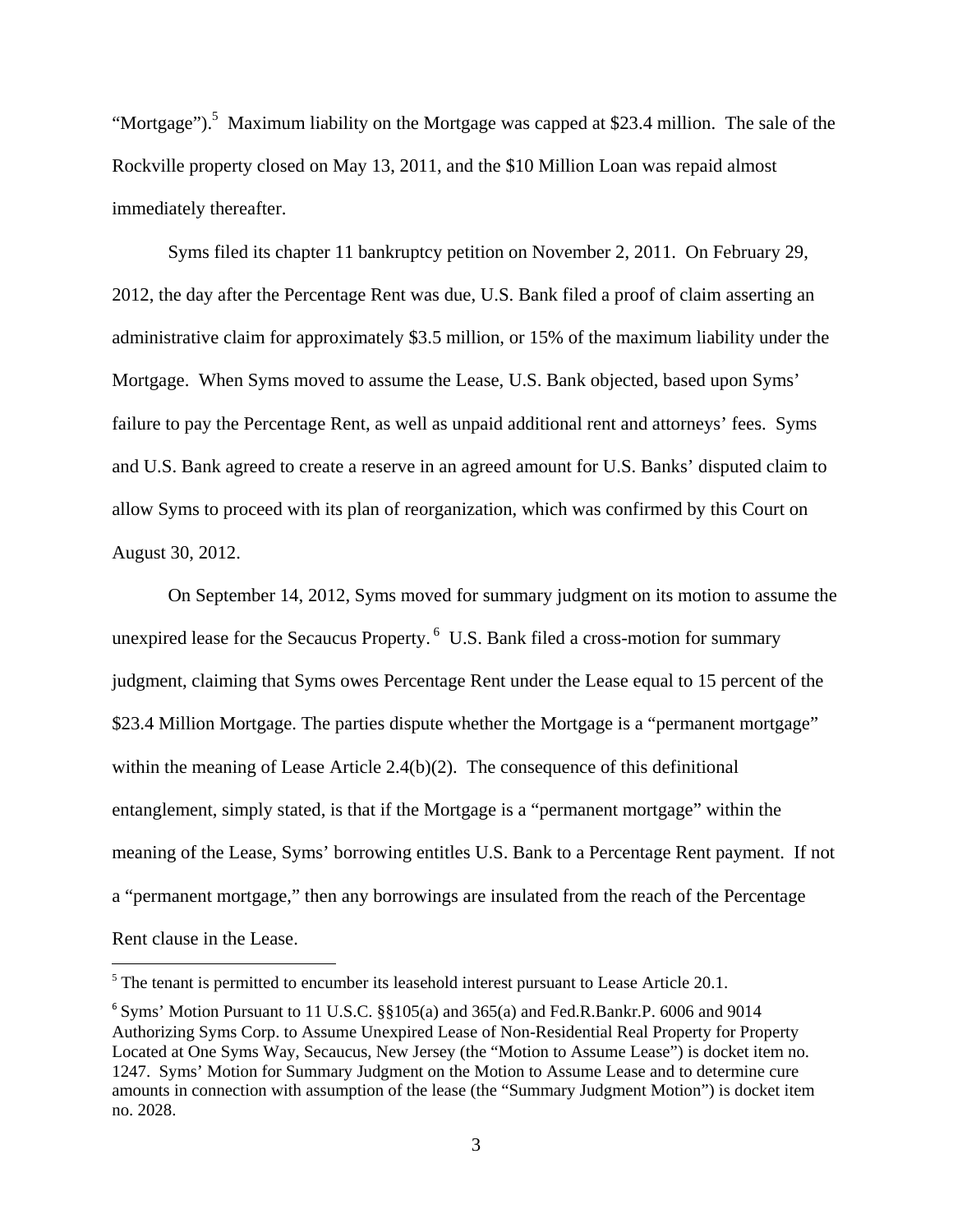On February 19, 2013, I issued my Decision, concluding that the Mortgage was a permanent mortgage within the meaning of Lease Article 2.4(b)(2), but the Percentage Rent to be calculated under the Lease terms is limited to the approximately \$10 million in proceeds that Syms actually received under the Second Amendment.

#### **STANDARD OF REVIEW**

 Federal Rule of Bankruptcy Procedure 9023, which incorporates Federal Rule of Civil Procedure 59, governs motions for reconsideration. Fed. R. Civ. P. 59(e). A motion to alter or amend a judgment under Rule 59(e) must be grounded on (1) an intervening change in controlling law; (2) the availability of new evidence; or (3) the need to correct clear error of law or prevent manifest injustice. *Max's Seafood Café v. Quinteros*, 176 F.3d 669, 677 (3d Cir. 1999). The motion should not relitigate issues the Court has already decided, nor should parties make additional arguments which should have been made prior to judgment. *Smith v. City of Chester*, 155 F.R.D. 95, 97 (E.D. Pa. 1994); *see also Bhantagar v. Surrendra Overseas Ltd.*, 52 F.3d 1220, 1231 (3d Cir. 1995) (finding a motion for reconsideration based on a new, alternate theory was "a classic attempt at a 'second bite at the apple'"). As a result, "finality of judgment and conservation of judicial resources dictate that Rule 59(e) [motions] be sparingly granted." *Skretvedt v. E.I. DuPont de Nemours and Co.,* No. 98-61, 2009 WL 1649495 (D.Del. June 12, 2009) citing *Pennsylvania Ins. Guaranty Ass'n v. Trabosh*, 812 F.Supp. 522, 524 (E.D. Pa. 1992).

#### **DISCUSSION**

 In its Motion for Reconsideration, Syms makes three arguments. First, Syms argues that, in determining that the Mortgage was a "permanent mortgage" under Lease Article 2.4(b)(2), the Court failed to consider whether the Mortgage constituted a "refinancing," since the Lease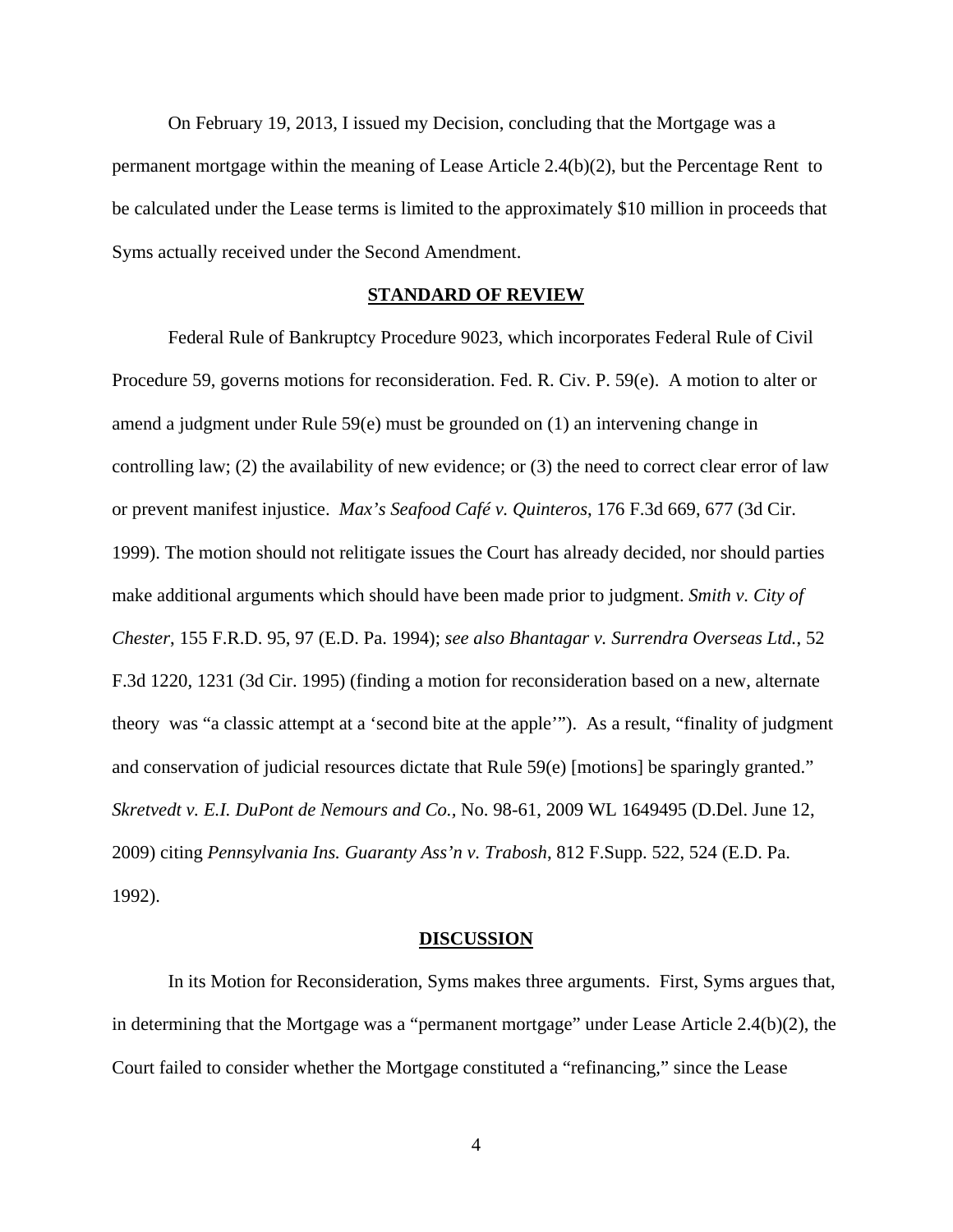provision refers to "permanent mortgage *refinancing*." Second, Syms argues that the Court improperly applied a canon of contract interpretation to the Lease that is applied only to adhesion contracts, such as insurance policies. Third, Syms argues that the Court's interpretation of the term "permanent," as used in Lease Article 2.4(b)(2), conflicts with common industry usage. The last two arguments are related and I will address them together. U.S. Bank, of course, disagrees with all three arguments.

### A. Syms' Original Summary Judgment Motion did not Properly Address the Refinancing Issue

 Syms' initial argument in the Motion for Reconsideration asserts that the Court erred by not considering whether the Mortgage constituted a "refinancing." In response, U.S. Bank contends, *inter alia*, that the refinancing issue was not raised in Syms' summary judgment motion. According to Lease Article 2.4(b)(2), the Percentage Rent includes "all net excess *refinancing* proceeds received . . . from any permanent mortgage *refinancing* of all or any part of the Demised Land and/or any building thereon." Lease Art. 2.4(b)(2) (emphasis added). Syms is correct, then, that "refinancing" is a component of whether the mortgage proceeds should be part of the Percentage Rent calculation. However, the Decision did not address whether the Mortgage was also a "refinancing" because this issue was never addressed by Syms in the briefings or at argument. *See In re Filene's Basement*, No. 11-13511, 2013 WL 620288, at \*4-5 (Bankr. D. Del. Feb. 19, 2013).

Syms argues that the Court should have considered whether the Mortgage was a refinancing, regardless of its omission in the briefings, because it is the Court's responsibility to ensure all terms within the Lease, including "refinancing," be given their full effect. *See Princeton Ins. Co. v. Converium Reinsurance (North America) Inc.*, 344 F. App'x. 759, 763 (3d Cir. 2009) ("in interpreting a contract, 'all parts of the writing and every word of it, will, if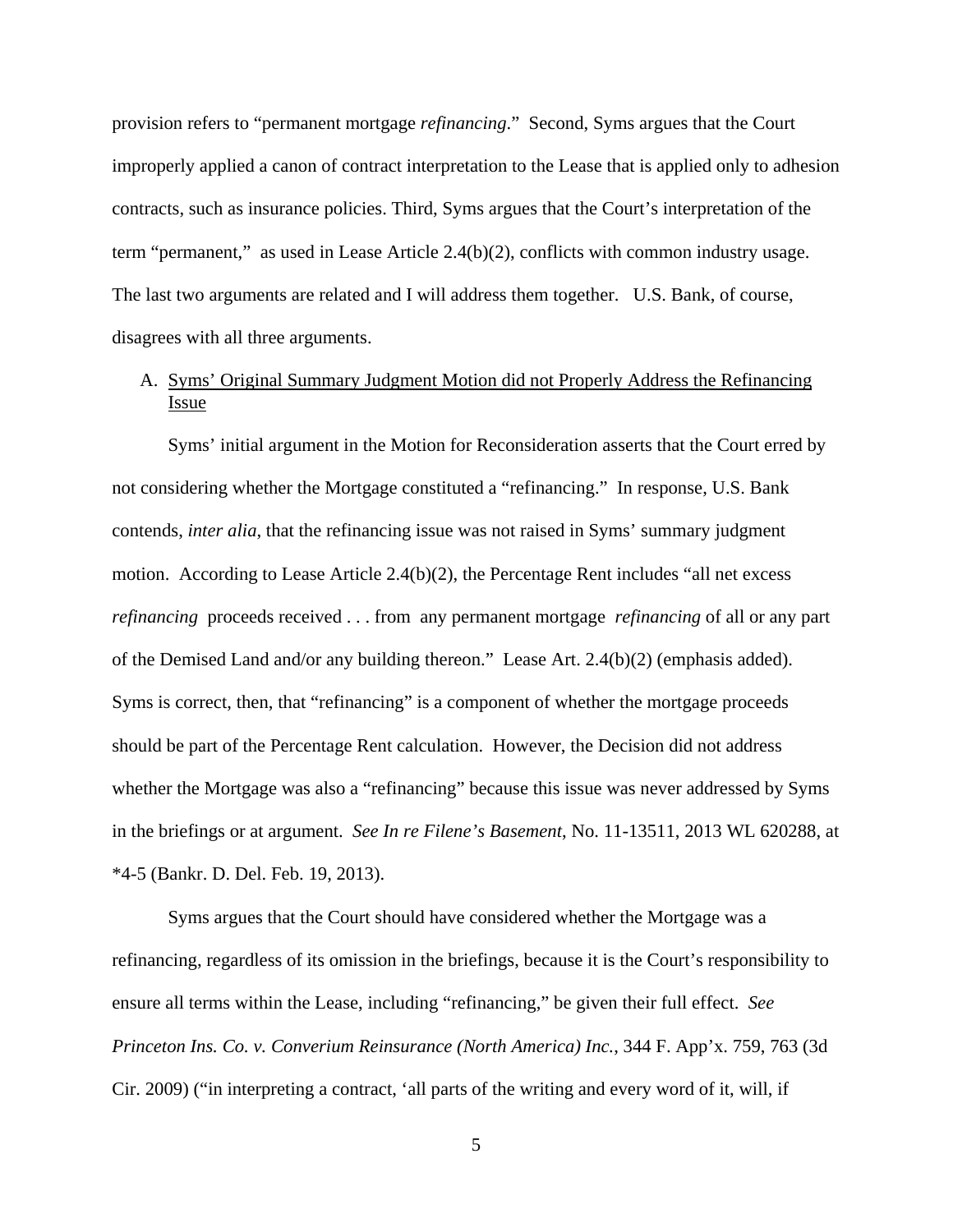possible, be given effect'" (quoting *Krosnowski v. Krosnowski*, 22 N.J. 376, 126 A.2d 182, 188 (N.J. 1956)).

 In its Summary Judgment Motion, the exclusive focus of Syms' argument was that the Mortgage was not a "permanent mortgage" under the Lease. Syms failed to address the "refinancing" issue and summed up its argument thusly: "[s]ince the [Mortgage] does not meet the basic criteria of 'permanent mortgage loan' or a 'permanent loan,' it was not a 'permanent mortgage refinancing' . . . ." (Mem. of Law of Syms Corp. in Support of Summary Judgment Motion (the "Syms' Memo") (D.I. 2029) at 18). Syms did not seek a separate interpretation of the term "refinancing" from the Court.<sup>7</sup>

The only mention of refinancing is found in a footnote in Syms' Memo, which states that "[i]n the alternative, even if the [Mortgage] could be construed as a permanent mortgage, in this context, the [Lease] clearly does not contemplate a loan such as the [Mortgage] as constituting a 'refinancing.'"<sup>8</sup> (Syms' Memo at 18, n. 7). The footnote, however, is an undeveloped and unsupported argument, and I, therefore, did not address it as part of the original motion for summary judgment. *See U.S. v. Berkowitz*, 927 F.2d 1376, 1384 (7th Cir. 1991) ("perfunctory and undeveloped arguments, and arguments that are unsupported by pertinent authority, are waived"); *Mirza v. The Neiman Marcus Group, Inc.*, No. 06-CV-6484, 2009 WL 3824711 at \*4 (N.D. Ill. Nov. 13, 2009) (finding that a defendant's "bald assertion – buried in a footnote . . . could not entitle [d]efendant to summary judgment").

 $7$ I am unable to determine whether Syms' failure to make this argument in a timely fashion was a product of strategy or oversight.

<sup>8</sup> U.S. Bank addresses this footnote in its objection to the Motion for Reconsideration. (*See* U.S. Bank Obj. (D.I. 2474) at 8). Syms, however, did not address the footnote in its Motion for Reconsideration papers, and did not discuss it until oral argument on the Motion for Reconsideration .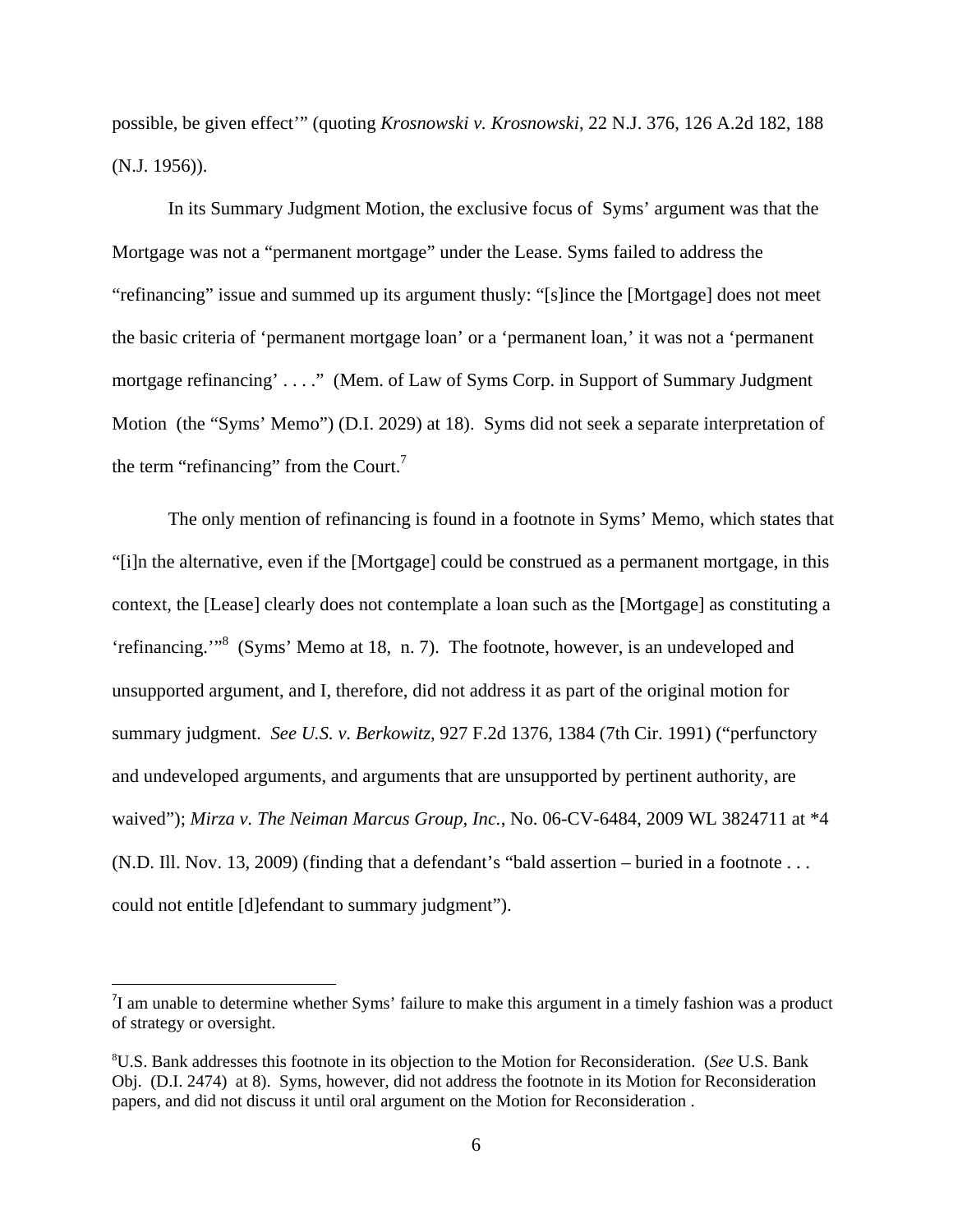It is the responsibility of the parties to illuminate their arguments and present them - -

fully - - to the Court. *See White Eagle Co-op. Ass'n v. Conner*, 553 F.3d 467, 476 n. 6 (7th Cir. 2009) ("It is not the province of the courts to complete litigants' thoughts for them, and we will not address [an] undeveloped argument."); *U.S. v. Dunkel*, 927 F.2d 955, 956 (7th Cir. 1991) ("A skeletal 'argument,' really nothing more than an assertion, does not preserve a claim. . . . Judges are not like pigs, hunting for truffles buried in briefs."). If Syms believed that it had an argument that the Mortgage was not a refinancing, then it should have made such an argument. It did not. It is not appropriate for Syms to raise a new, alternative theory in a motion for reconsideration. Therefore, I will not reconsider my previous Decision on this ground.

### B. When Viewing the Document as a Whole, the Mortgage is a Permanent Mortgage Under the Lease

 The final two arguments asserted by Syms are related. Syms argues that the Court erred in applying a canon of contract interpretation to the term "permanent mortgage" that is properly applied only to interpretation of adhesion contracts. Syms argues that the Court should interpret "permanent mortgage" in light of its common industry usage. U.S. Bank disagrees and asserts that the Court's Decision was based on an interpretation of the contract as a whole, rather than application of one canon of contract interpretation.

 Syms contends that insurance policies are contracts of adhesion and that canons of construction employed to interpret such contracts should not be applied to the Lease. Even if this is so, for the reasons that follow, Syms' argument is to no avail. In the prior Decision, I determined:

The parties did not define the term "permanent mortgage" in the Lease. However, the parties agreed explicitly which type of financing should be excluded from inclusion in Annual Net Cash Flow and articulated that agreement in Article 2.4(c) of the Lease. If, as Syms argues, the parties intended that another type of financing should be insulated from the landlord's reach, the parties did not say so.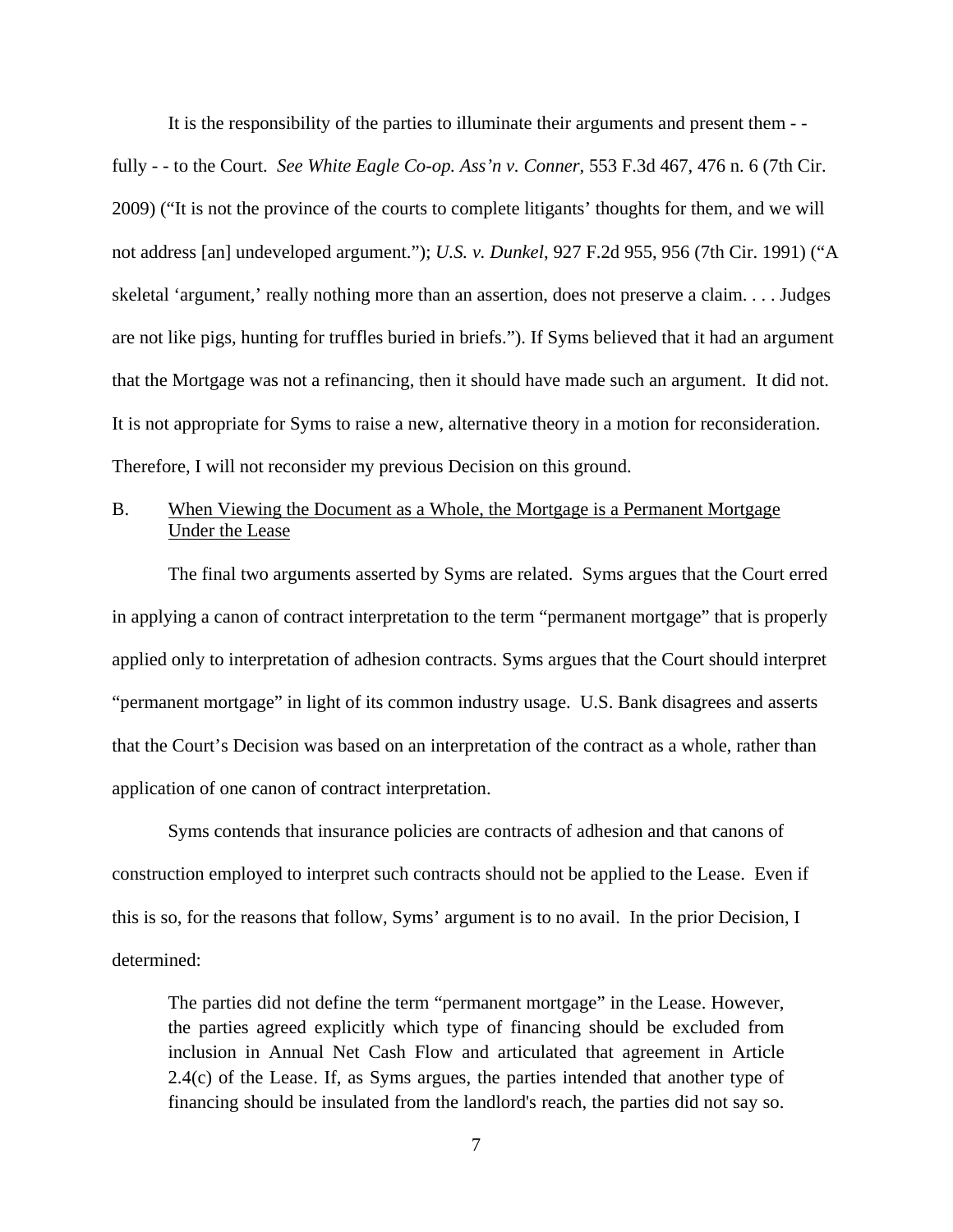In New Jersey, express contractual exclusions are to be narrowly construed. *See Princeton Ins. Co. v. Chunmuang,* 151 N.J. 80, 698 A.2d 9, 16 (1997) ("In general, insurance policy exclusions must be narrowly construed.").  $\frac{FN8}{FN}$  Article 2.4(c) should also be construed narrowly and only those exclusions "specific, plain, clear, prominent, and not contrary to public policy will be given effect." *Doto v. Russo,* 140 N.J. 544, 659 A.2d 1371, 1378 (1995) (citations omitted). When looking at the Lease as a whole, it is more logical to conclude that if the mortgage at issue is not an Excluded Mortgage, then it must be considered a "permanent mortgage" within the meaning of Article 2.4(b)(2) of the Lease.

[footnote 8: Insurance policies are to be construed as any other contract. *French v. New Jersey School Bd. Ass'n Ins. Group,* 149 N.J. 478, 694 A.2d 1008, 1015 (1997).]

#### *Filene's Basement*, 2013 WL 620288 at \*5.

 U.S. Bank contends that the Court's holistic approach to the interpretation of the Lease is the proper one and, even if the Court's reference to adhesion contract canons were excluded, the result would not change. *See Wheatley v. Sook Suh*, 217 N.J. 233, 525 A.2d 340, 344 (N.J. Super. Ct. App. Div. 1987) ("In construing a contract a court must not focus on an isolated phrase but should read the contract as a whole as considering the surrounding circumstances.").

Syms, on the other hand, disagrees and asserts that the only proper way to interpret the meaning of "permanent mortgage" is to apply its common industry usage, citing *Artesian Water Co., Inc. v. Chester Water Auth.*, Civ. Act. No. 10-7453, 2012 WL 3029689 at \*4 (E.D. Pa. July 24, 2012) ("'In the absence of an express provision to the contrary, custom or usage, once established, is considered a part of a contract and binding on the parties though not mentioned therein . . . .'" (quoting *Sunbeam Corp. v. Liberty Mut. Ins. Co.*, 566 Pa. 494, 781 A.2d 1189, 1193 (Pa. 2001)); and *Conway v. 287 Corp. Ctr. Assocs.*, 187 N.J. 259, 901 A.2d 341, 347 (N.J. 2006) (extrinsic evidence such as custom or trade usage may be used to determine the intended meaning of contractual terms).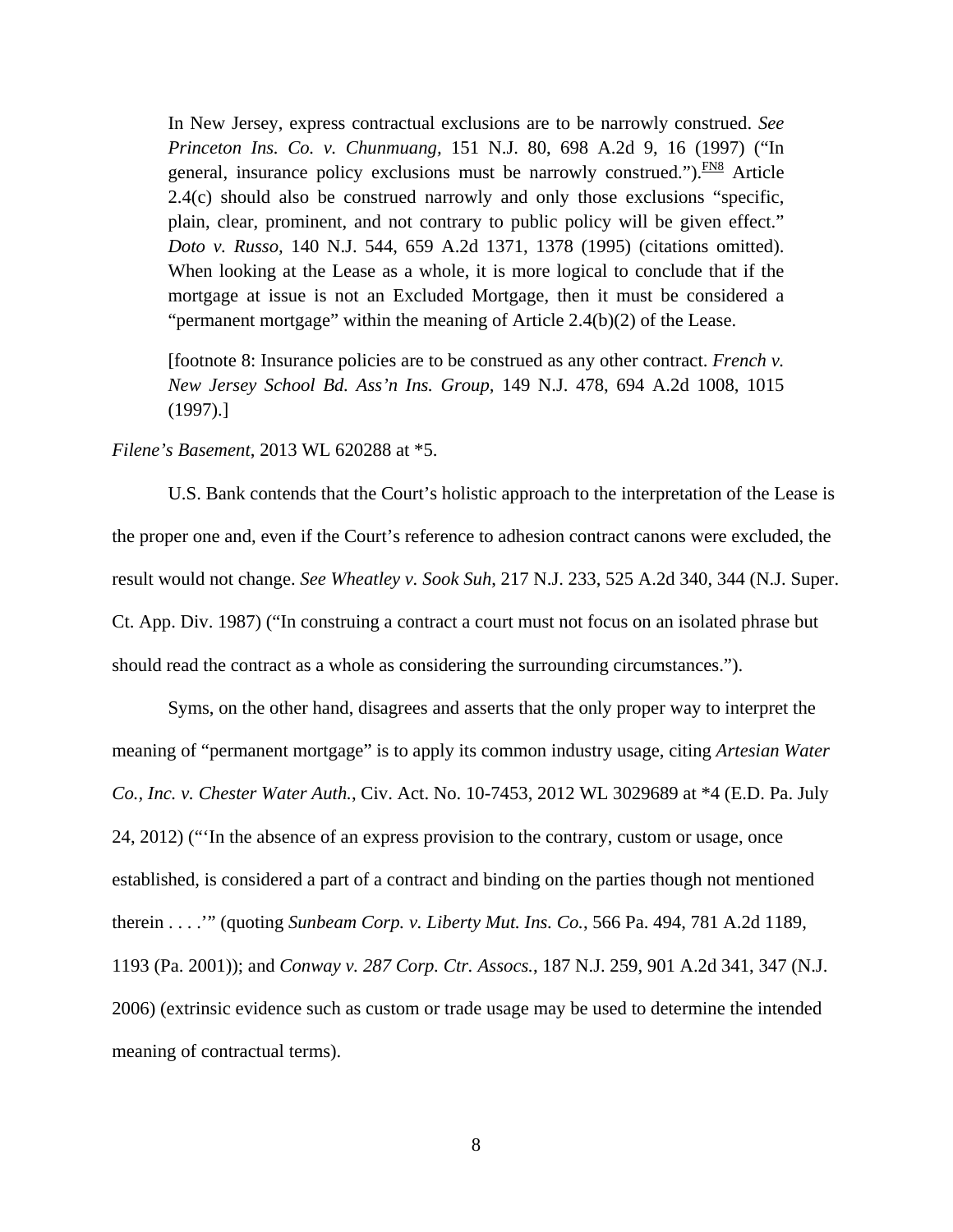Relying on common industry usage, as Syms suggests, is appropriate when it is necessary to determine the meaning intended by the parties. *Conway*, 901 A.2d at 347. In *Conway* , the New Jersey Supreme Court wrote:

 The polestar of construction is the intention of the parties to the contract as revealed by the language used, taken as an entirety; and, in the quest for the intention, the situation of the parties, the attendant circumstances, and the object they were thereby striving to attain are necessarily to be regarded. The admission of evidence of extrinsic facts is not for the purpose of changing the writing, but to secure light by which to measure its actual significance. . . . . The judicial interpretive function is to consider what was written in the context of the circumstances under which it was written, and accord to the language a rational meaning in keeping with the expressed general purpose.

*Id.* quoting *Atl. N. Airlines v. Schwimmer,* 12 N.J. 293, 96 A.2d 652, 656 (N.J. 1953).

While I determined originally that the meaning of "permanent mortgage" can be found by reading the contract as a whole, Syms nevertheless insists that only a common industry usage would be appropriate to decipher the term's meaning and offers three definitions of "permanent mortgage" that it believes would be appropriate to apply when interpreting the Lease. They include:

- "A mortgage for a long period of time (over 10 years) in contrast to an interim loan or a construction loan . . . ." Finance Glossary, http://www.financeglossary.net/definition/2646-Permanent\_Mortgage (last visited June 6, 2013);
- "A mortgage for an extended period of time, usually 10 to 25 years . . . ." The Free Dictionary, http://financial-dictionary.thefreedictioanary.com/permanent+mortgage (last visited June 6, 2013) (citing Denise L. Evans and William Evans, *The Complete Real Estate Encyclopedia* (2007));
- "Permanent Loan: Long-Term (maturity period 15-30 years) mortgage loan or bond issue . . . . Also called permanent financing or permanent mortgage . . . ." Business Dictionary, http://businessdictionary.com/definition/permanentloan.html (last visited June 6, 2013).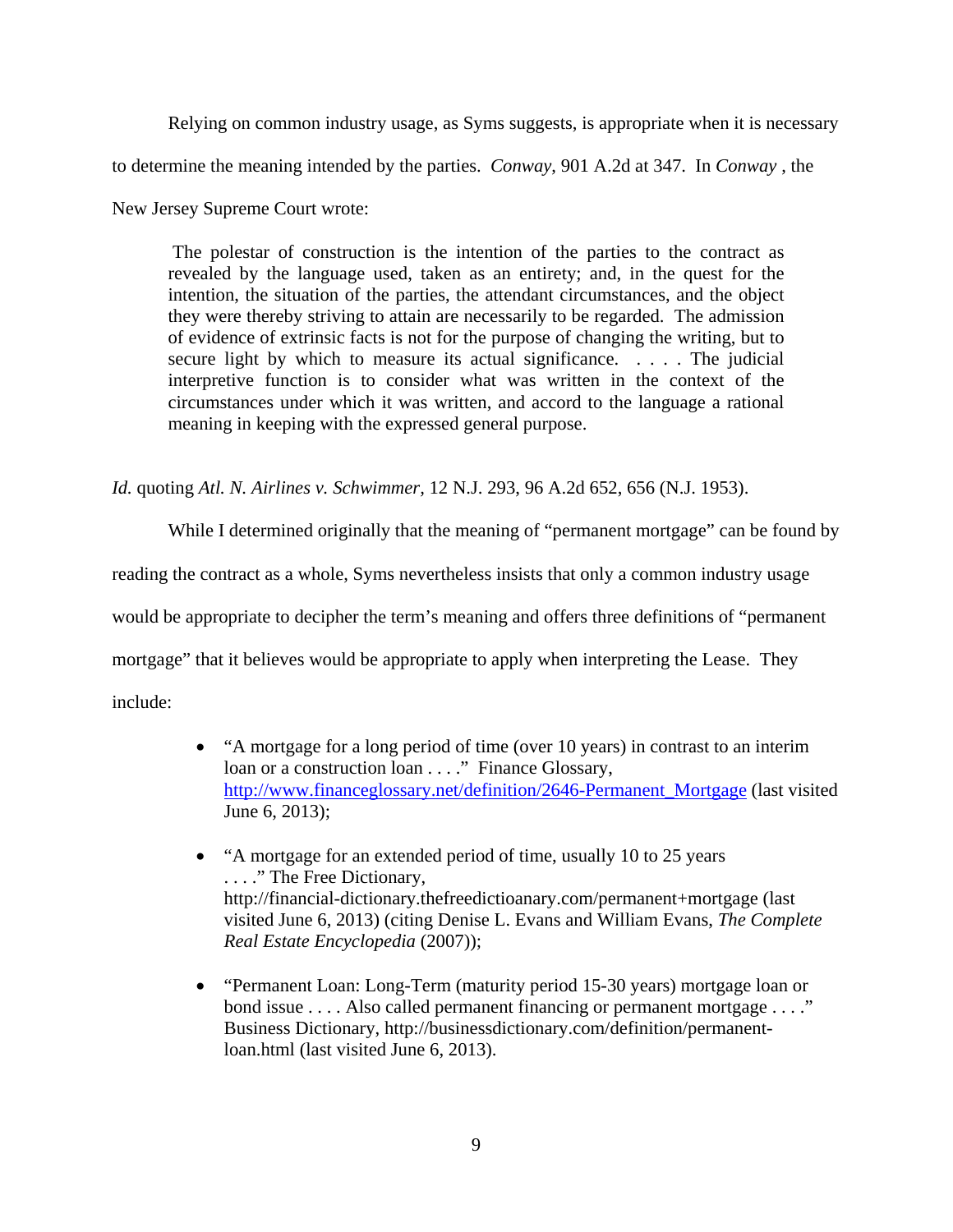As Syms properly asserts, all terms of a contract must be given their full affect. *See Princeton*, 344 F. App'x. at 763. But by applying any of the definitions offered by Syms for "permanent mortgage," other terms of the Lease would not be given their full effect, specifically, the mortgages excluded from the calculation of Percentage Rent. $9$  A primary example can be found with the first excluded type of mortgage under lease Article 2.4(c), "any construction mortgage." The first definition offered by Syms specifically excludes construction mortgages as a type of permanent mortgage. If the parties had intended to apply common industry usage to "permanent mortgage" there would be no need to exclude explicitly "any construction mortgage" because it would be understood that construction mortgages did not apply to it. Thus, the more logical approach to interpreting "permanent mortgage" within the Lease, viewing the Lease as a whole, is not to add more items intended to be excluded from a calculation of Percentage Rent. *Concord Tech. Servs., LLC v. Sec. America Advisors, Inc.*, 2013 WL 1629062, \*3 (N.J. Super. App. Div. April 17, 2013) ("In interpreting a contract, we endeavor to give meaning to every provision and are disinclined to interpret a provision that would make it superfluous.") (citing *Washington Constr. Co. v. Spinella,* 8 N.J. 212, 217, 84 A.2d 617 (N.J. 1951)).

<sup>9</sup> Lease Article 2.4(c) excludes from the calculation of percentage rent "*any construction* mortgage loan or initial permanent mortgage loan made by any Lending Institutions . . . covering all or any part of the Demised Land, any building or improvement thereon and/or the leasehold estate created hereby, and/or *any* subleasehold estate created from such leasehold estate." (emphasis added).

The use of "any" multiple times when describing the types of mortgages that are *not* "permanent mortgages" also illustrates the parties' intent to adopt their own meaning of "permanent mortgage." According to the alternate definitions offered by Syms, "permanent mortgages" are mortgages that run over a long period of time, not less than 10 years. The drafters of the Lease clearly intended to include mortgages with terms shorter than 10 years as "permanent mortgages." Otherwise, there would have been no reason to specify construction mortgages separately, since the terms of such mortgages are, typically, less than 10 years.